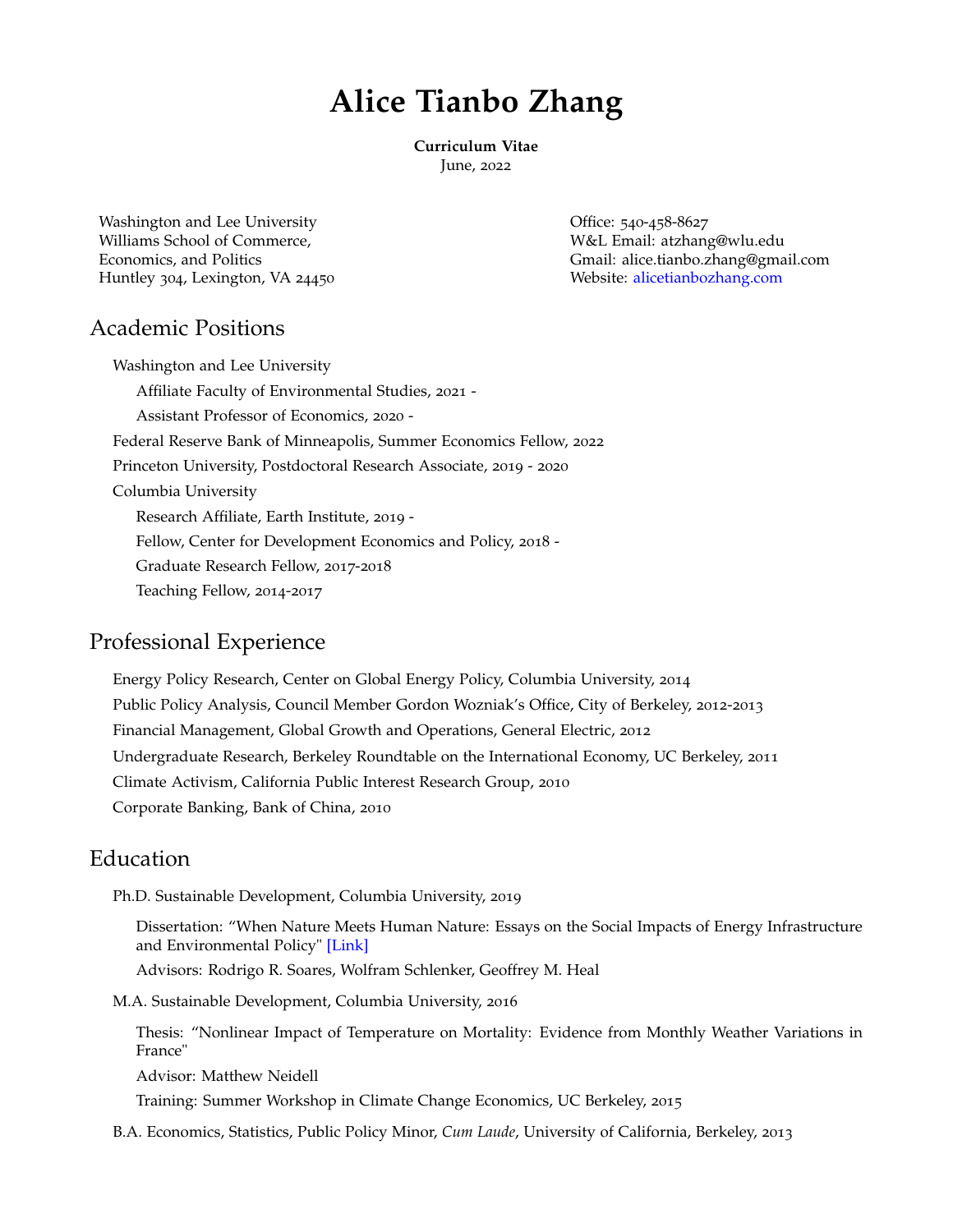# Research & Teaching Interests

Environmental and Energy Economics | Development Economics | Political Economy

Climate Change Impact, Adaptation, Mitigation | Natural Hazards | Migration | Social Justice

### Research

[Google Scholar](https://scholar.google.com/citations?hl=en&user=RGCrRysAAAAJ&view_op=list_works&authuser=1&sortby=pubdate) | [ORCID](https://orcid.org/0000-0001-6649-7628) |  $\star$  lead author  $\star$  equal contribution

#### *Peer-Reviewed Publications*

(author names in alphabetical order, unless otherwise noted)

- 1. Zhang, Alice Tianbo\*, Sasmita Patnaik, Shaily Jha, Shalu Agrawal, Carlos Gould, Johannes Urpelainen. 2022. "Evidence of Multidimensional Gender Inequality in Energy Services from a Large-Scale Household Survey in India." **Nature Energy**, June, 1-10. [\[Paper\]](https://rdcu.be/cPNc3) [\[Data\]](https://dataverse.harvard.edu/dataset.xhtml?persistentId=doi:10.7910/DVN/GV85BL) [\[Code\]](https://doi.org/10.5281/zenodo.6511986)
- 2. Carleton, Tamma, Amir Jina, Michael Delgado, Michael Greenstone, Trevor Houser, Solomon Hsiang, Andrew Hultgren, Robert Kopp, Kelly McCusker, Ishan Nath, James Rising, Ashwin Rode, Hee Kwon Seo, Arvid Viaene, Jiacan Yuan, Alice Tianbo Zhang. 2022. "Valuing the Global Mortality Consequences of Climate Change Accounting for Adaptation Costs and Benefits." *Forthcoming*. **The Quarterly Journal of Economics** [\[Paper\]](https://doi.org/10.1093/qje/qjac020) [\[NBER Working Paper](https://www.nber.org/papers/w27599) 27599]
- 3. Urpelainen, Johannes<sup>∗</sup> and Alice Tianbo Zhang<sup>∗</sup>. 2022. "Electoral Backlash or Positive Reinforcement? Wind Power and Congressional Elections in the United States." *Forthcoming*. **The Journal of Politics.** Volume 84, Issue 2.

[\[Paper\]](https://www.journals.uchicago.edu/doi/pdf/10.1086/718977) [\[Appendix\]](https://www.journals.uchicago.edu/doi/suppl/10.1086/718977/suppl_file/200420Appendix.pdf) [\[Data & Code\]](https://doi.org/10.7910/DVN/GQOYSS) [\[JOP Blogpost\]](https://jop.blogs.uni-hamburg.de/not-in-my-backyard/)

4. Guo, Dong<sup>∗</sup> , Anyi Wang<sup>∗</sup> , and Alice Tianbo Zhang<sup>∗</sup> . 2020. "Pollution Exposure and Willingness to Pay for Clean Air in Urban China." **Journal of Environmental Management** 261 (May): 110174. [\[Paper\]](https://www.sciencedirect.com/science/article/pii/S0301479720301109)

#### *Accepted and Working*

- 5. Within but Without: Involuntary Displacement and Economic Development. SSRN Working Paper #3358089, September 2018. [\[Working Paper\]](https://papers.ssrn.com/sol3/papers.cfm?abstract_id=3358089)
- 6. Global Dam Tracker: A Database of More Than 35,000 Dams with Location, Catchment, and Attribute Information<sup>\*</sup> (with Xinyi Gu) *Submitted*
- 7. Variability in the Household Use of Cooking Fuels: The Importance of Dishes Cooked, Non-Cooking End Uses, and Seasonality in Understanding Fuel Stacking in Rural and Urban Slum Communities in Six North Indian States (with C. Gould, S. Jha, S. Patnaik, S. Agrawal, S. Saluja, V. Nandan, J. Urpelainen) *Conditionally Accepted*, **World Development**

#### *Selected Work in Progress*

Anticipation or Adaptation: Household Response to Extreme Events in the United States (with T. Bearpark and M. Oppenheimer)

Hurricane Harvey and Business Recovery (with E. Kalhor, S. Lackner and M. Oppenheimer)

Natural Disasters and Homeowner Mobility in the United States

Dynamic Incentives for Pollution Abatement

Estimating Hurricane Damages using Satellite Data and Machine Learning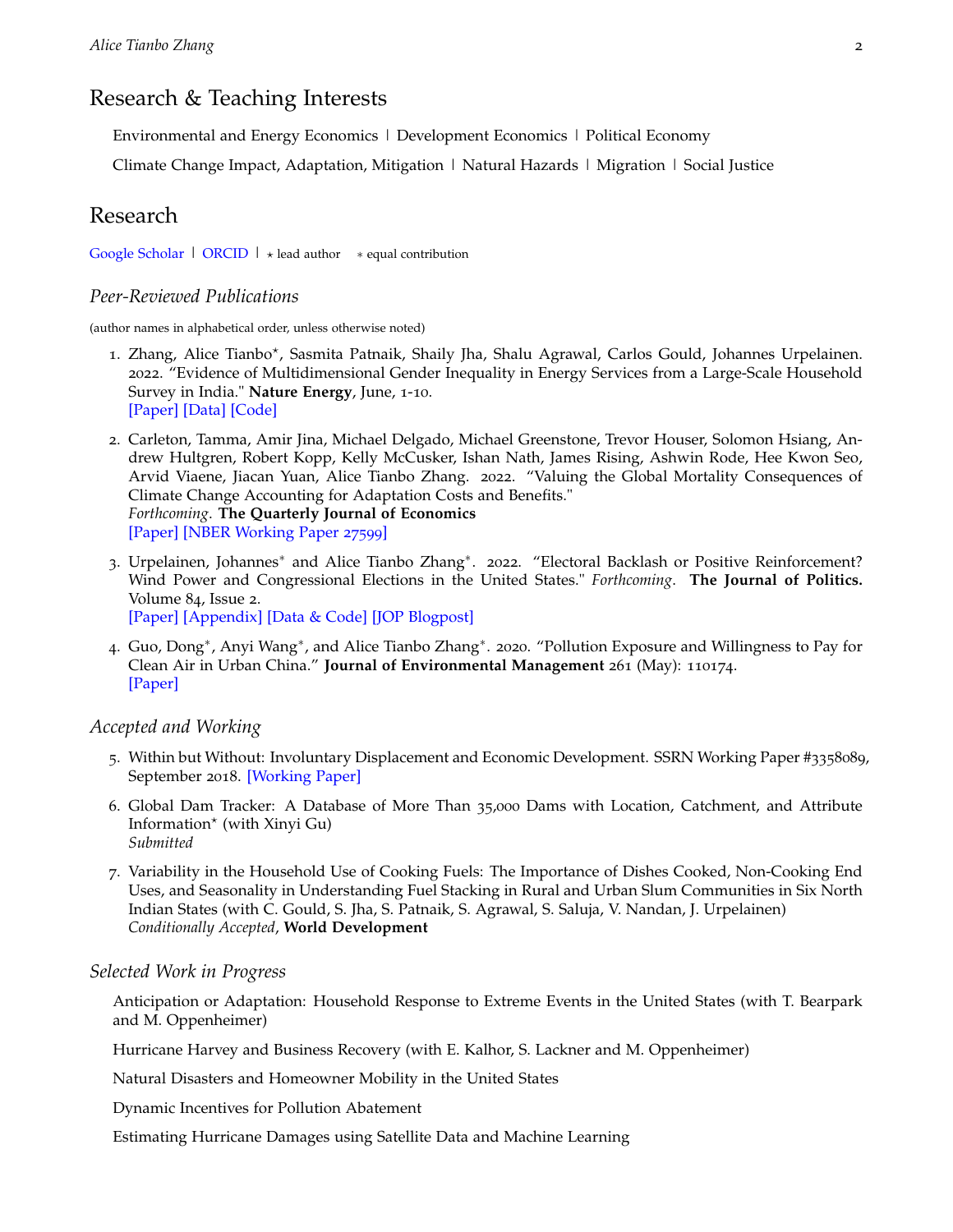#### *Book Chapters and Policy Articles*

Zhang, Alice Tianbo. 2022. "Not in My Backyard? Wind Power Benefits Pro-Renewables Democrats in Congress." The Journal of Politics Blog. [\[Link\]](https://jop.blogs.uni-hamburg.de/not-in-my-backyard/)

Zhang, Alice Tianbo. 2019. "Development and Displacement." Phenomenal World, Blog of the Jain Family Institute. [\[Link\]](https://phenomenalworld.org/analysis/development-and-displacement)

Zhang, Alice Tianbo, Johannes Urpelainen, and Wolfram Schlenker. 2018."Power of the River: Introducing the Global Dam Tracker (GDAT)." Faculty Grant Program Research Report. Center on Global Energy Policy. [\[Link\]](https://energypolicy.columbia.edu/sites/default/files/pictures/GlobalDams_CGEP_2018.pdf)

Lu, Yao, and Alice Tianbo Zhang. 2016. "The Link between Migration and Health." In Handbook on Migration and Health, edited by Felicity Thomas. Edward Elgar Publishing. [\[Link\]](https://www.elgaronline.com/view/edcoll/9781784714772/9781784714772.00011.xml)

### Original Data

Global Dam Tracker (GDAT)

**Description**: Global dam database ( $n = 35,140$ ) with validated geo-coordinates and attributes. **Status**: Pending

The Gender Perception Survey for Energy Access and Use

**Description**: Survey with 2,312 rural and urban slum households  $(n = 4.624)$  across 6 Indian states. **Status**: Data available on Harvard Dataverse [\[Link\]](https://dataverse.harvard.edu/dataset.xhtml?persistentId=doi:10.7910/DVN/GV85BL)

Henan Urban Sustainability Survey (HUSS)

**Description**: Survey with 3,020 respondents across 3 Chinese cities in Henan province. **Status**: Data available

### Awards, Honors, and Grants

CSWEP Summer Economics Fellowship, American Economic Association, 2022 Nominated by Dean and Provost, ACS Summer Teaching and Learning Workshop, 2022 Summer Research Scholar Program Grant, Washington and Lee University, 2021, 2022 Lenfest Summer Fellowship Award, Washington and Lee University, 2020, 2021, 2022 CSWEP CeMENT Workshop Mentee, American Economic Association, 2021 Winter Research Scholar Program Grant, Washington and Lee University, 2020-2021 Data-Driven Social Science Initiative Large-Scale Grant, Princeton University, 2020- Keynote Speaker, "2019 Henan Urban Sustainability Ranking Report" Press Conference, 2020 Zhongyuan Development Research Innovation Award, 2020 Dissertation Fellowship, Columbia University, 2018-2019 National Academy of Sciences, Sackler Colloquium Travel Award, 2018 Research Grant for "A Global Database of Dams," Columbia University, 2017-2018 Student Fellow, Initiative for Sustainable Energy Policy, Johns Hopkins University, 2017-2019 Dean's Fellowship, Columbia University, 2013-2018 Omicron Delta Epsilon, UC Berkeley Chapter, 2011-2013 Dean's Honors List, University of California, Berkeley, 2011-2013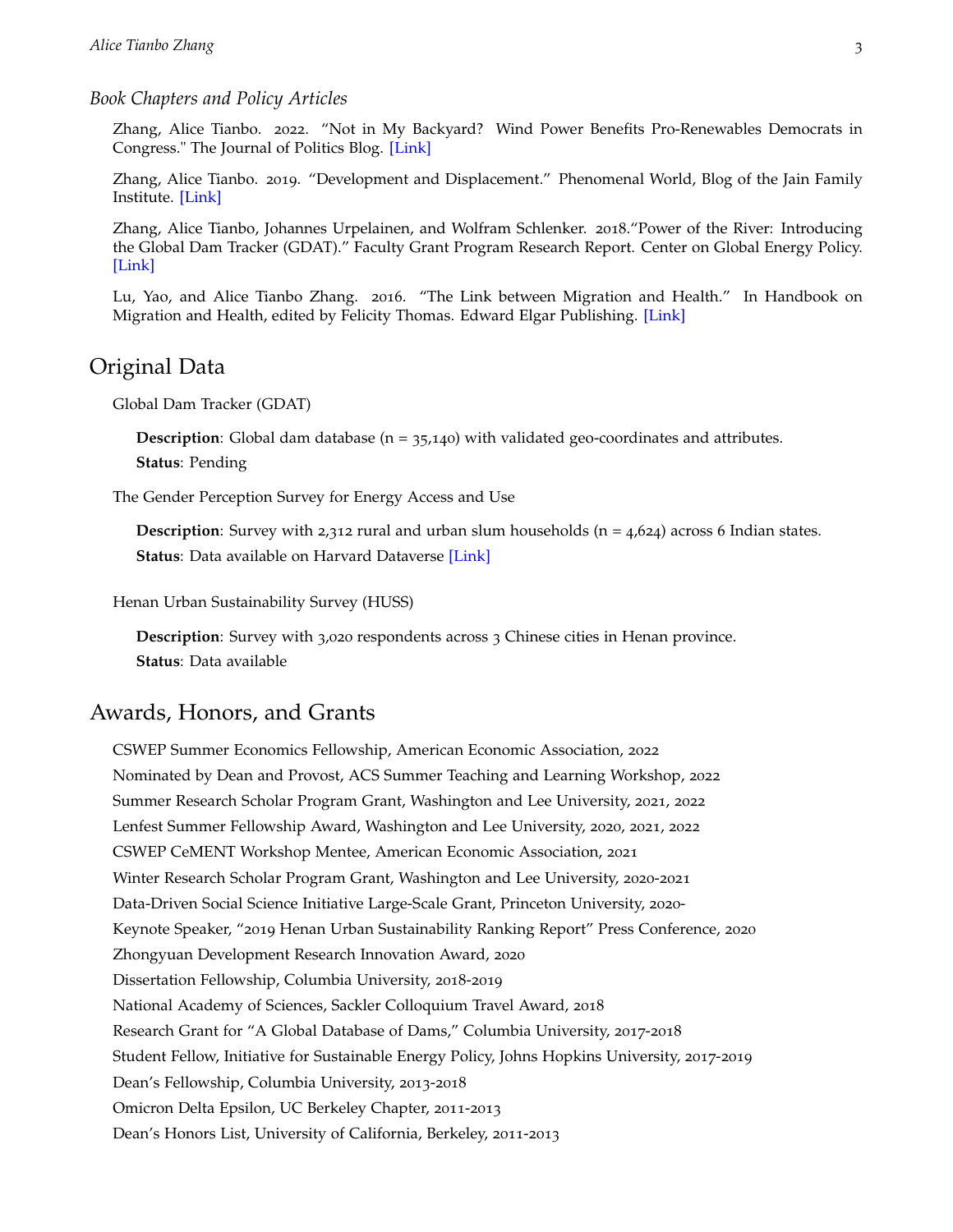# Teaching

#### *Washington and Lee University*

Climate and Society (Undergraduate, Economics), Instructor: Winter 2022 Introduction to Economics (Undergraduate, Economics), Instructor: Winter 2021, 2022 Statistics for Economics (Undergraduate, Economics), Instructor: Fall 2020, 2021

#### *Columbia University*

Microeconomics and Public Policy (Graduate, Public Policy), Tutor: Fall 2017 Microeconomics and Policy Analysis (Graduate, Public Policy), TA: Fall 2016 Introductory Statistics (Graduate, Public Policy), TA: Summer 2016 Introduction to Development Economics (Undergraduate, Economics), Grader: Spring 2016 Gender and Applied Economics (Undergraduate, Economics), TA: Spring 2016, 2017 Research Methods in Public Management & Policy (Graduate, Public Policy), TA: Fall 2015 Challenges of Sustainable Development (Undergraduate, Sustainable Development), TA: Spring 2015 Science for Sustainable Development (Undergraduate, Sustainable Development), TA: Fall 2014

# Advising and Mentoring

#### 2021-2022

Ben McClure '24, Summer Research Scholar Evan DiPaula '24, Summer Research Scholar Oskar Mandelsloh '24, Summer Research Scholar Independent research students  $(x_4)$ First-year advisees  $(\times$ 5) Economics major advisees  $(x10)$ Economics honors thesis reader  $(x_1)$ Environmental Studies senior capstone  $(x_1)$ 

#### 2020-2021

Abbey Pinkerton '22, Winter & Summer Research Scholar, John McKenzie Gunn Scholarship Carrie Morrison '22, Summer Research Scholar Environmental Studies senior capstone  $(x_1)$ 

### Service

#### *Profession*

Mentor: Association for Mentoring and Inclusion in Economics (AMIE) Referee: *Ecological Economics; Climatic Change* Organizer: Presidential Sessions (× 2), Southern Economic Association Conference 2022 Reviewer: AERE@ Southern Economic Association Conference 2020